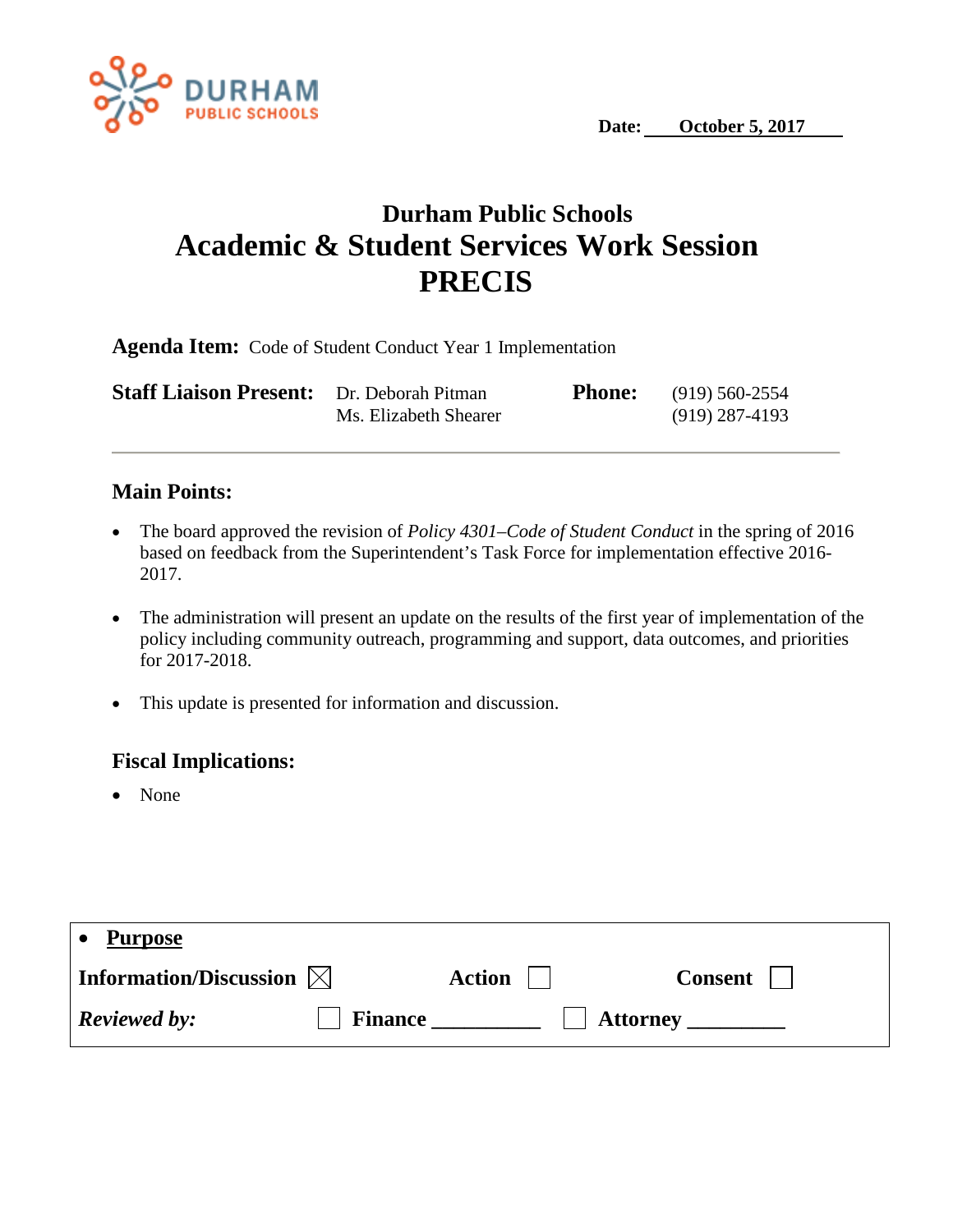

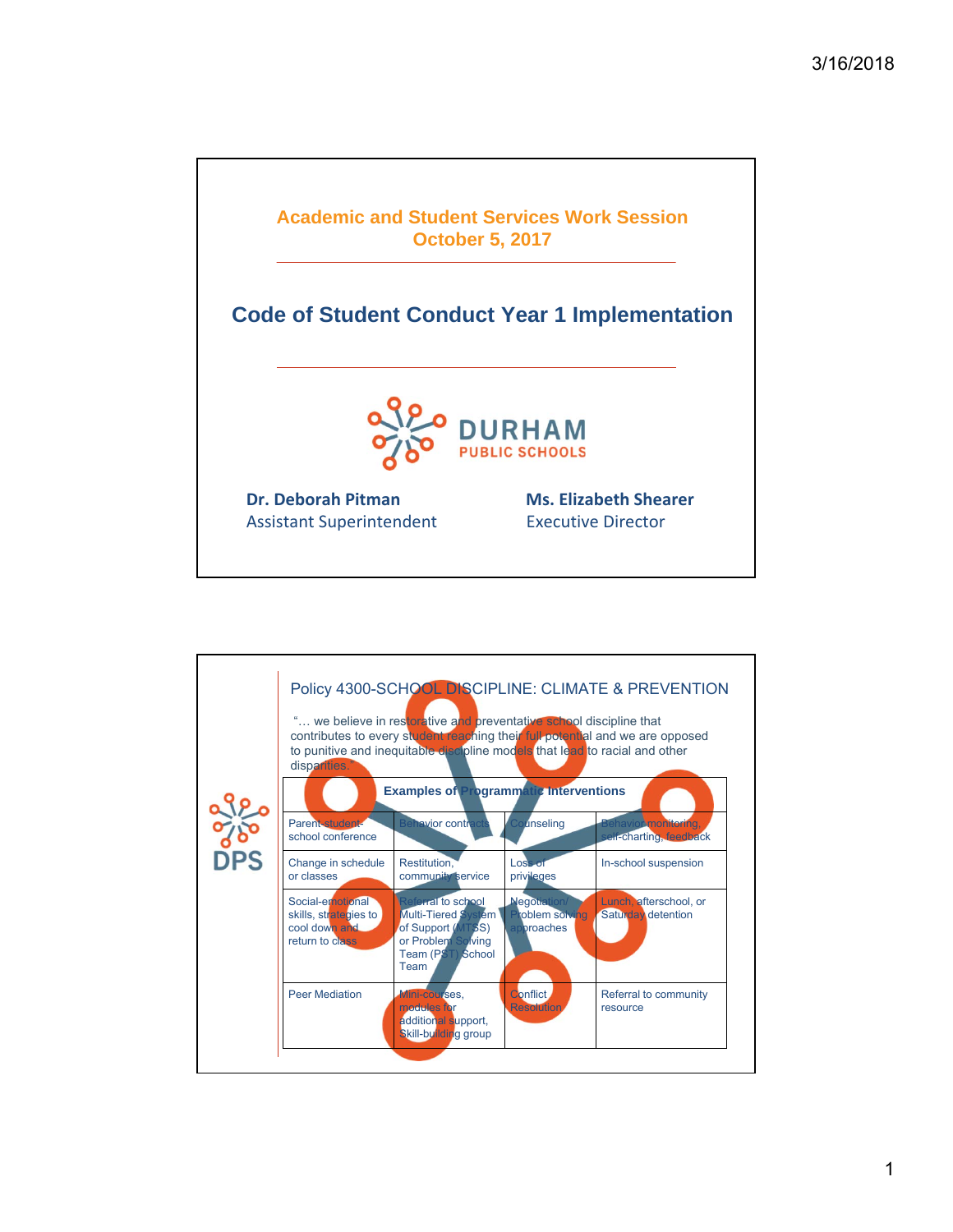

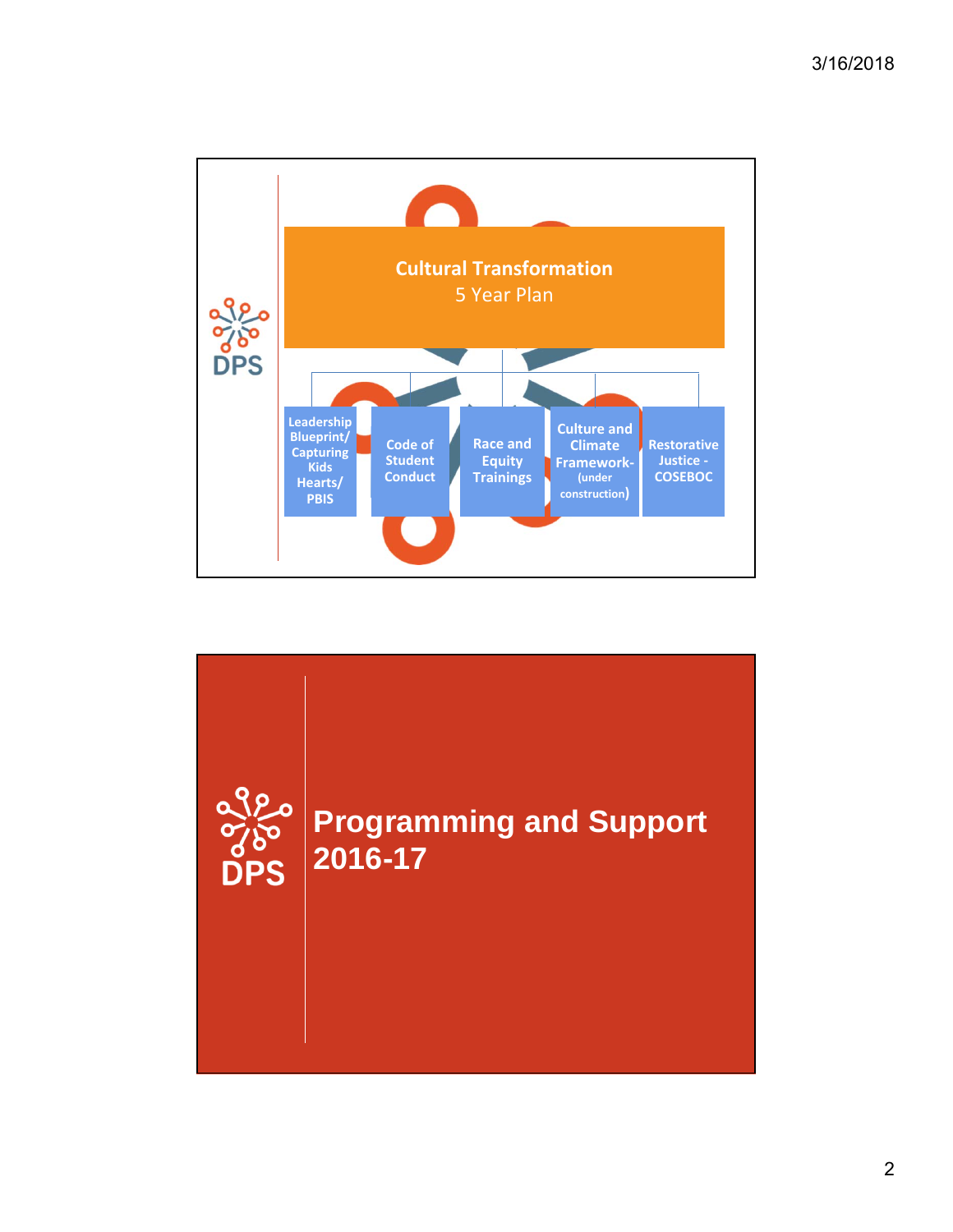

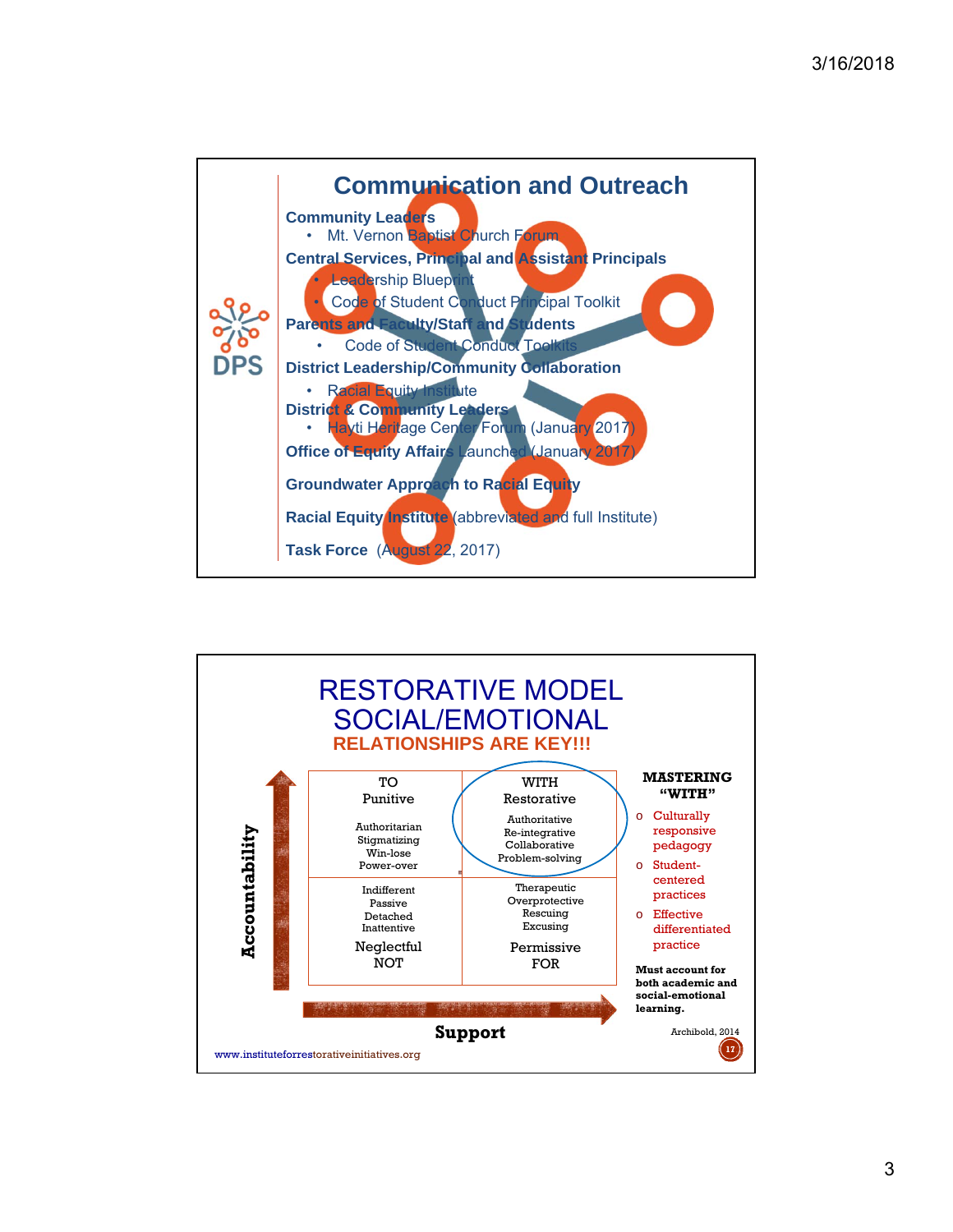| <b>Student Support Services District Leadership</b>         |                                                                         |  |  |  |
|-------------------------------------------------------------|-------------------------------------------------------------------------|--|--|--|
| <b>Programming</b>                                          | <b>Description</b>                                                      |  |  |  |
| <b>District Student Support Services</b><br>leadership team | Strategic on-site school team<br>consultation and technical assistance  |  |  |  |
| <b>Co-Located Mental Health</b><br><b>Services</b>          | K-8 schools: 1:1 counseling,<br>consultation, training, family services |  |  |  |
| <b>Educator Handbook</b>                                    | Universal administrative use;<br>Capturing Kids Hearts schools teacher  |  |  |  |
| <b>Trauma Informed Leadership</b><br>Teams                  | In-depth training at designated<br>schools                              |  |  |  |
| <b>Culture and Climate Framework</b>                        | Initial construction                                                    |  |  |  |

| <b>Program</b>                                                                                                  | <b>Description</b>                                                                                                                                                                                                                                                                                               |
|-----------------------------------------------------------------------------------------------------------------|------------------------------------------------------------------------------------------------------------------------------------------------------------------------------------------------------------------------------------------------------------------------------------------------------------------|
| The New Directions Center (formerly<br>Second Chance Academy) located on<br>the campus of Brogden Middle School | An alternative learning setting in lieu of suspension for short-<br>term suspended students for 3rd - 8th graders.                                                                                                                                                                                               |
| The Rebound Program (Grades 9-12)<br>Location: 1101 Cornell Street at the<br>Durham Teen Center                 | An alternative learning setting in lieu of suspension for short-<br>term suspended students in grades 9-12 . Up to 15 youth daily.                                                                                                                                                                               |
| <b>Short-Term Suspension Center at</b><br>I akeview                                                             | Provides middle and high school students with disabilities<br>(SWD) who are subject to more than ten (10) cumulative days<br>of short-term suspension during a school year                                                                                                                                       |
| <b>Lakeview School</b>                                                                                          | Offered in lieu of suspension for long-term suspended students<br>in grades 6-12. If enroll immediately no ST or LT on student<br>record, or school data; supports high student achievement).                                                                                                                    |
| <b>Community Providers-</b> six code of<br>student conduct violations                                           | Student eligibility based lack of success with school<br>intervention(s)<br>Gang activity: Project Build<br>Sexual misconduct: Behavioral Health Solutions and<br><b>Carolina Outreach</b><br><b>Bullying and Harassment: PROUD</b><br>DEAC providers- Teen Court; PROUD, SOASA, El Futuro<br>Theft - Teen Court |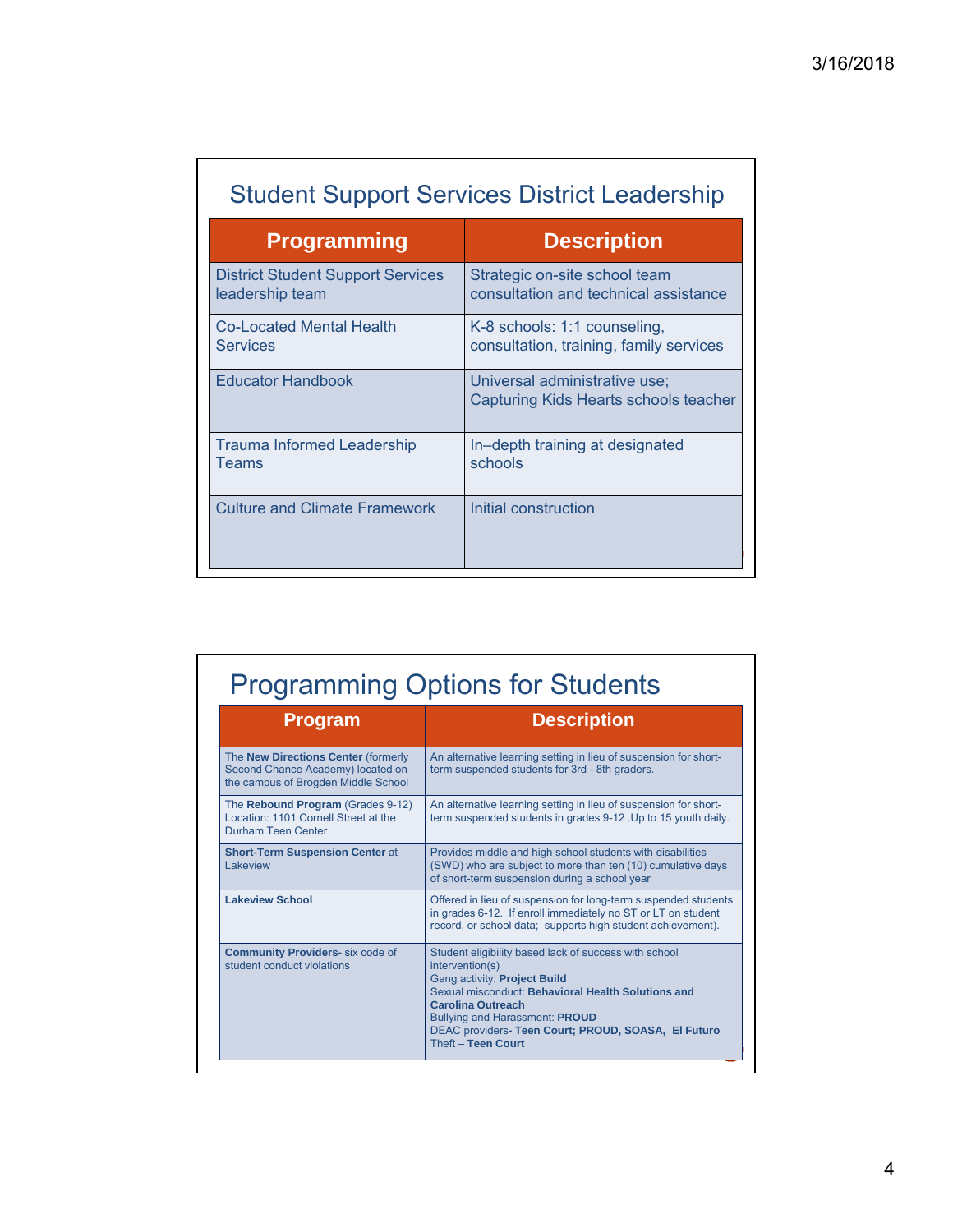

|            | <b>Reportable Acts</b>                                        |                | 2015-16                    | 2016-17*                     | <b>Diff</b> |
|------------|---------------------------------------------------------------|----------------|----------------------------|------------------------------|-------------|
|            | Possession of Controlled Substance                            |                | 174                        | 175                          | + 1         |
|            | Possession of a weapon                                        | 134            | 155                        | $+21$                        |             |
|            | Assault on School Personnel                                   | 39             | 61                         | $+22$                        |             |
|            | Possession of Alcoholic Beverage                              |                | 22                         | 38                           | + 16        |
| ႕ o<br>)PS | All others                                                    | 14             | 20                         | + 6                          |             |
|            | Total                                                         |                | 383                        | 449                          | + 66        |
|            | <b>Top 5 Short-Term Suspension</b>                            |                |                            | Top 5 Long-Term Suspension   |             |
|            | <b>Fighting/Physical Aggression</b><br>$\mathbf 1$            | 1. Assault     |                            |                              |             |
|            | 2.<br>Noncompliance with Directives<br><b>MS/HS</b>           | 2.             | Possession of weapons      |                              |             |
|            | <b>Serious Disruptive Behavior ES</b><br>3 <sup>1</sup>       | 3.             |                            | Fighting/Physical aggression |             |
|            | Serious Disruptive Behavior<br>4 <sup>1</sup><br><b>MS/HS</b> | $\overline{4}$ | Assault on School Official |                              |             |
|            | Non-compliance with Directives ES<br>5.                       |                | 5. Threat/False Threat     |                              |             |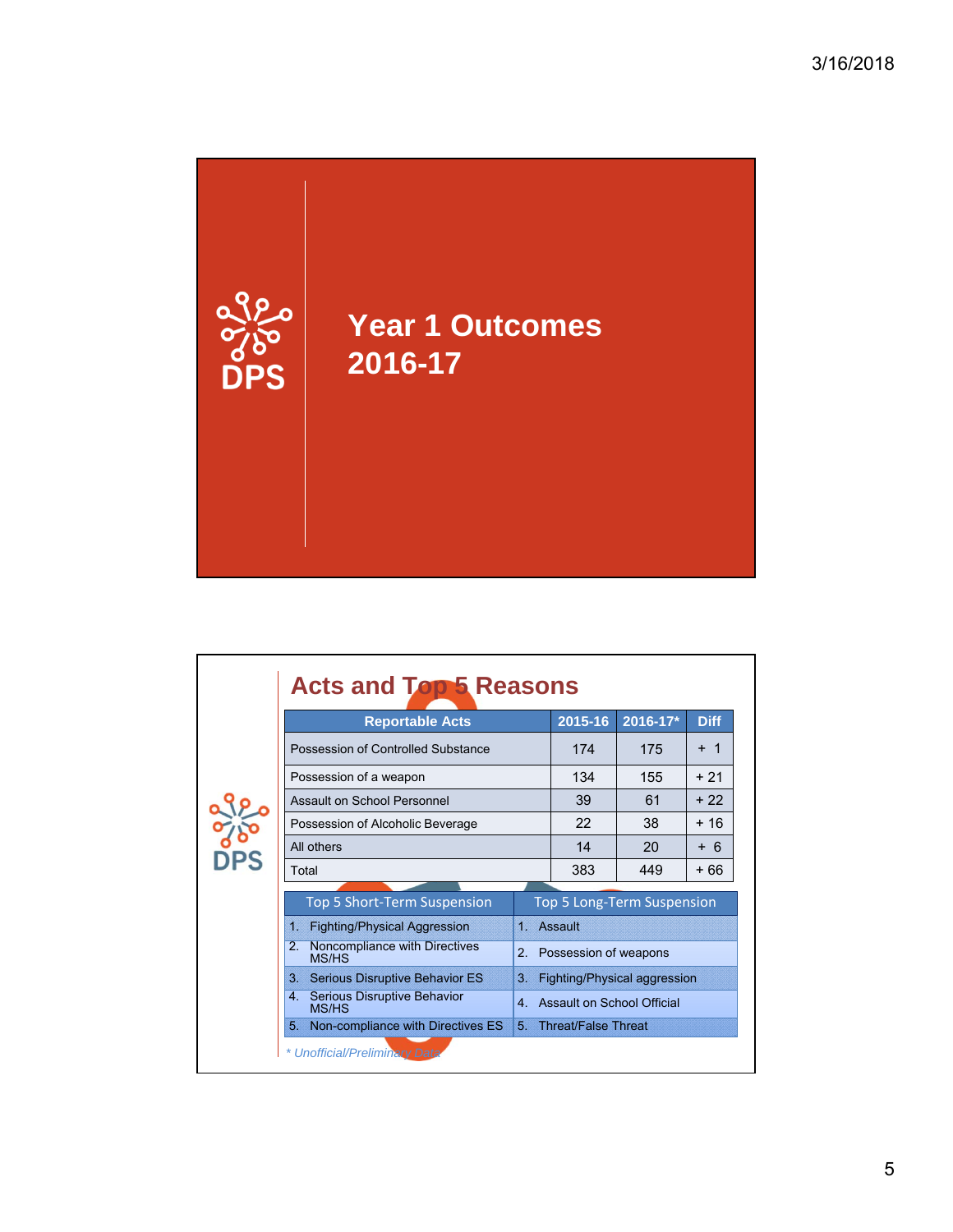

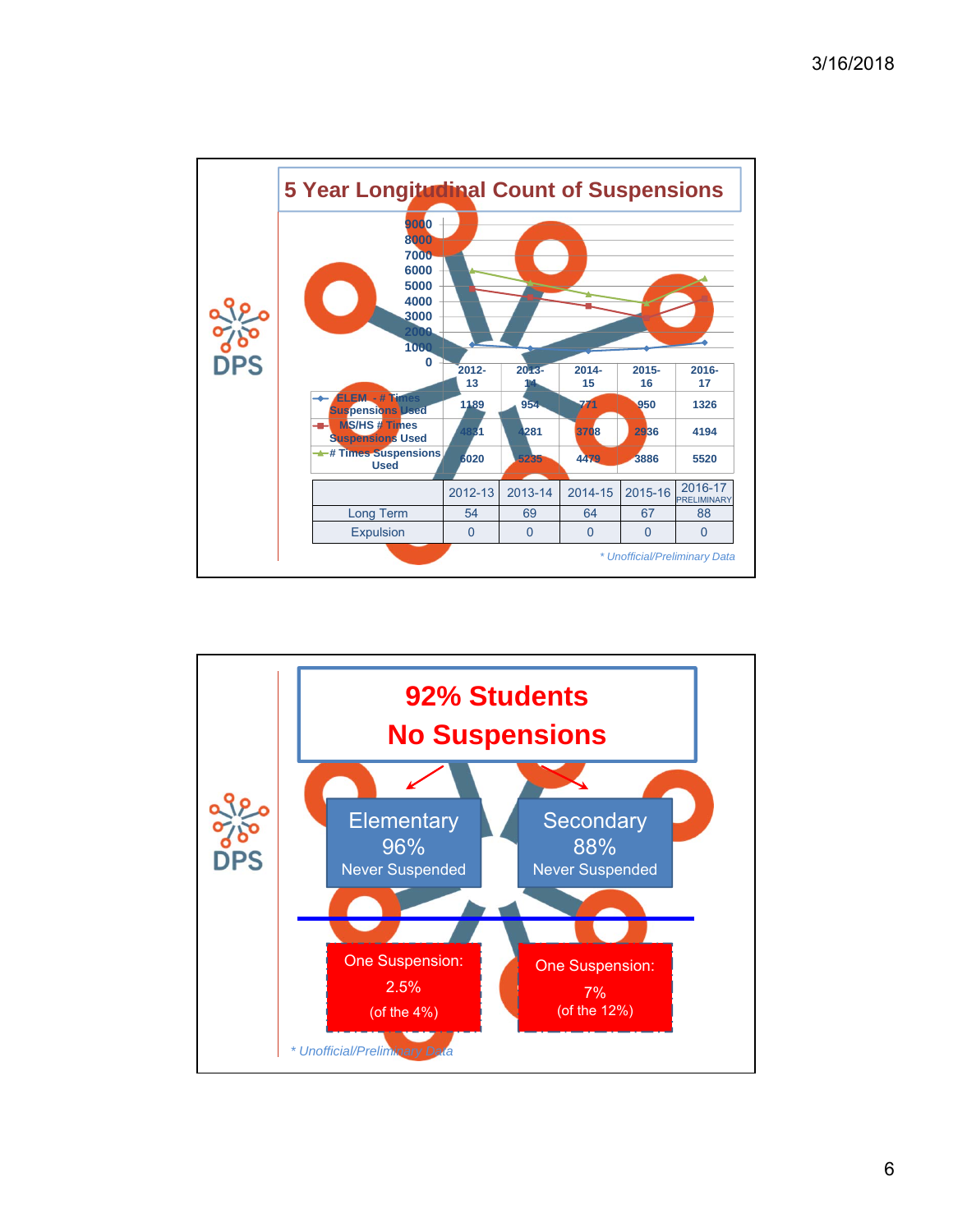|           | 2015-16<br>VS.               | <b>School Reductions in</b><br><b>Rate of Suspension</b> | <b>School Increases in</b><br><b>Rate of Suspension</b> |          |              |
|-----------|------------------------------|----------------------------------------------------------|---------------------------------------------------------|----------|--------------|
|           | 2016-17                      | (Less than or Equal to 0)                                | $1 - 5%$                                                | $5 - 9%$ | $\geq 10 \%$ |
|           | <b>ELEM</b>                  | 15                                                       | 12                                                      | 3        | $\Omega$     |
| <b>PS</b> | <b>MS/HS</b>                 | 9                                                        | 11                                                      | 3        | $\Omega$     |
|           | <b>TOTAL</b>                 | 24                                                       | 23                                                      | 6        | O            |
|           |                              |                                                          |                                                         |          |              |
|           | <b>OPTION</b>                |                                                          | <b>STUDENTS SERVED</b>                                  |          |              |
|           | <b>Second Chance Academy</b> | 475                                                      |                                                         |          |              |
|           | Rebound                      |                                                          | 289                                                     |          |              |

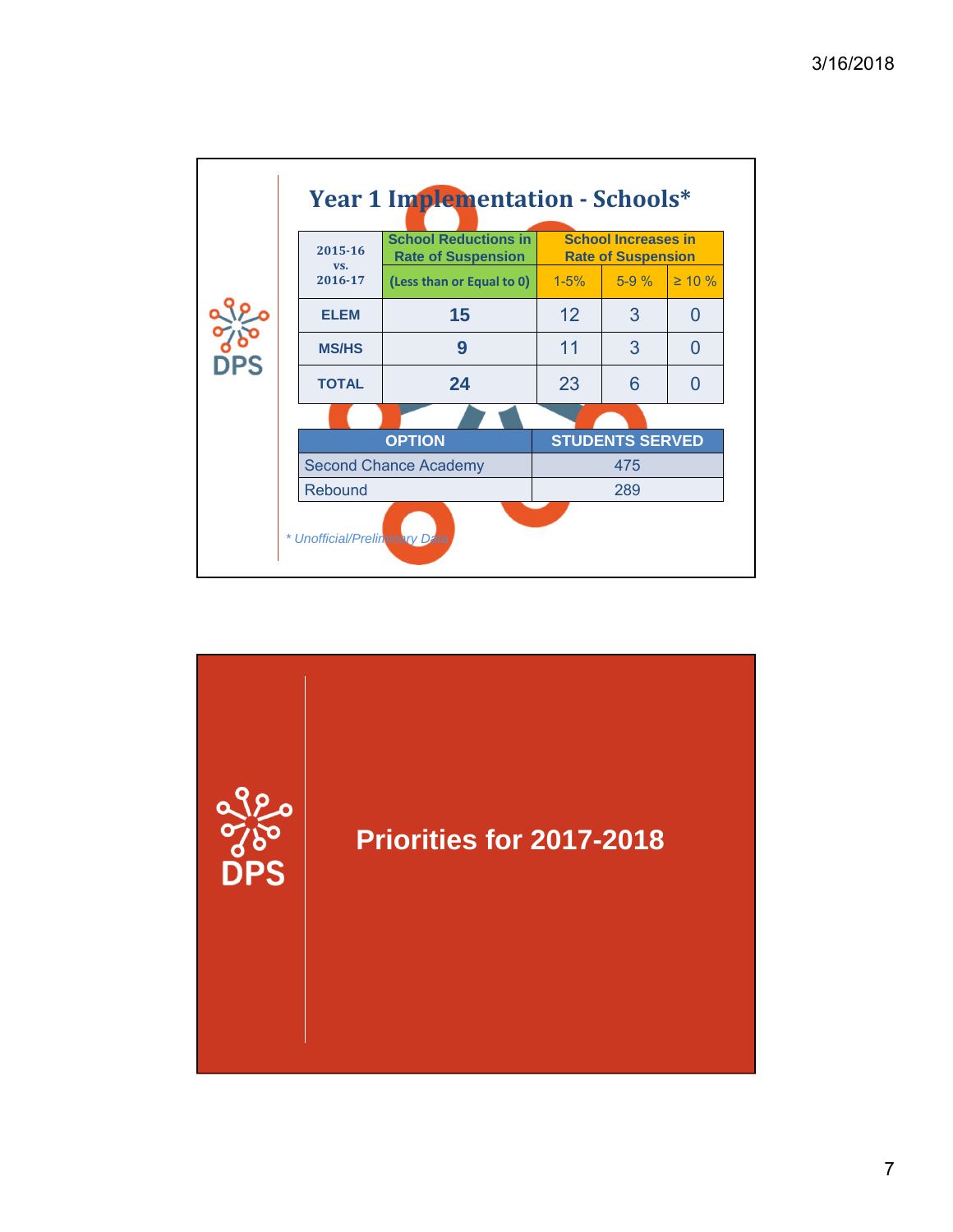|                          | <b>Programming</b>                                                    | <b>Intervention</b>                                                                                         |
|--------------------------|-----------------------------------------------------------------------|-------------------------------------------------------------------------------------------------------------|
|                          | <b>Student Support Services: School</b><br>based Team collaborations  | Consultation, problem solving, case<br>management                                                           |
|                          | <b>Educator Handbook</b>                                              | Universal usage                                                                                             |
| <b>POST</b><br><b>PS</b> | <b>Rebound and New Directions Center</b>                              | Key feature: ongoing learning for<br>students including replacement<br>behavior instruction                 |
|                          | Co-Located mental health services                                     | Expansion to all DPS sites                                                                                  |
|                          | <b>Coalition Educating Boys of</b><br>Color/Restorative Justice grant | <b>Restorative Practice School Plans</b><br>implementation with District COSEBOC<br>leadership team support |
|                          | Capturing Kids Hearts - Year 2                                        | Ongoing training and school-based<br>plans implemented with yearlong<br>district support                    |
|                          | <b>District and Community Partners</b>                                | Provider and Program Showcase                                                                               |
|                          |                                                                       | September 26, 2017                                                                                          |

|           | <b>Superintendent's Code of Student</b><br>Conduct Task Force 2017-2018 |                                                                                             |  |  |  |
|-----------|-------------------------------------------------------------------------|---------------------------------------------------------------------------------------------|--|--|--|
|           | <b>Affirmations</b>                                                     | <b>Recommendations</b>                                                                      |  |  |  |
|           | Revised policies met with<br>strong Task Force support                  | <b>Consistent and equitable</b><br>implementation of policies                               |  |  |  |
| <b>PS</b> | School-based intervention<br>programming                                | <b>Continuing training for</b><br>school based leadership and<br>staff around interventions |  |  |  |
|           | <b>Behavior Matrices</b>                                                | <b>Consistent</b> use of Tiered<br>Interventions                                            |  |  |  |
|           | <b>Educator Handbook</b>                                                | <b>Universal usage at all</b><br>schools                                                    |  |  |  |
|           |                                                                         |                                                                                             |  |  |  |